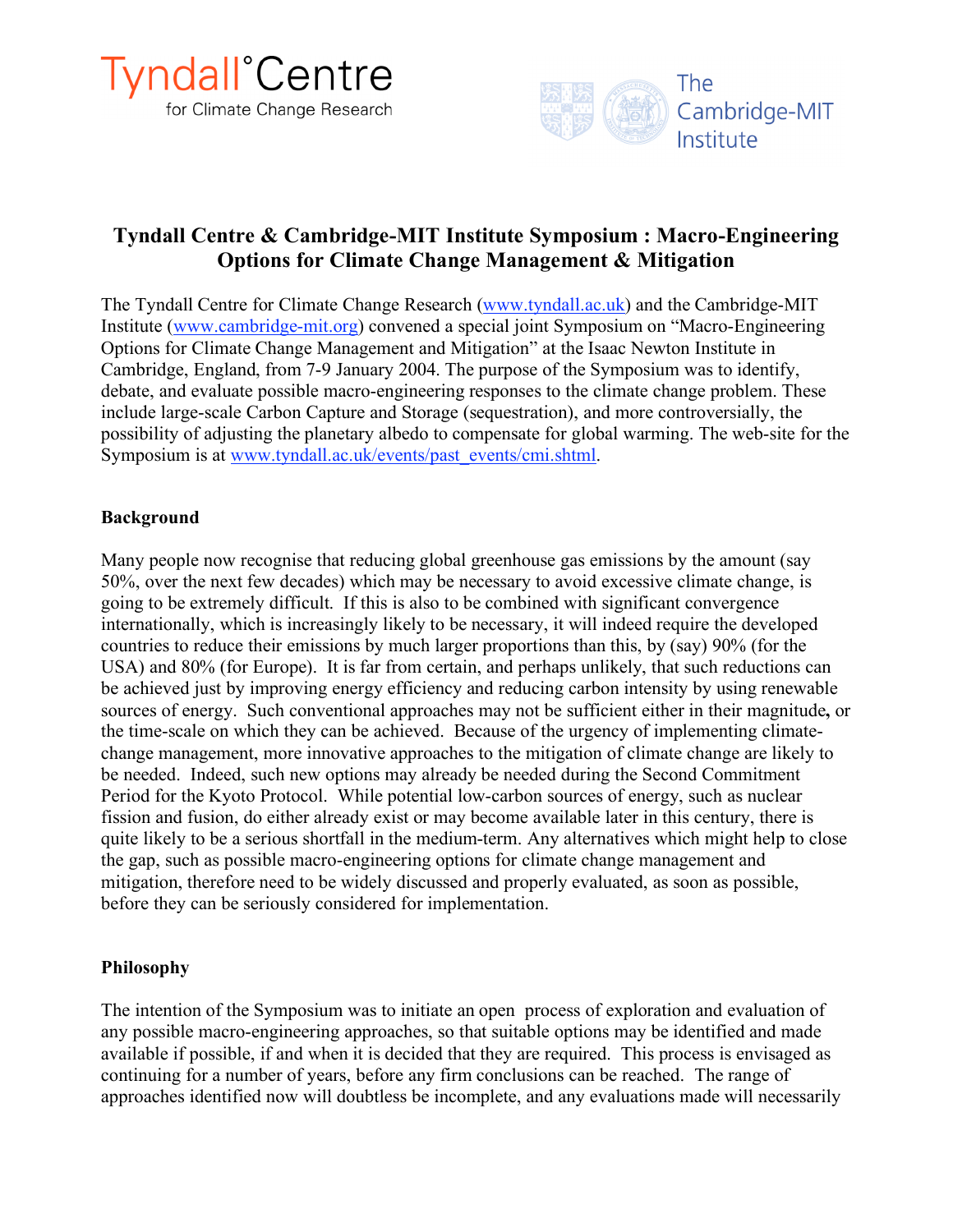be preliminary. Nevertheless, since the detailed evaluation and the actual implementation of any promising approaches may take several decades, it is important to start the process as soon as possible.

Although most of the macro-engineering approaches identified so far are not currently in the mainstream thinking in relation to climate policy, the mere fact that they have been conceived and proposed places an obligation on engineers, economists, and environmental and social scientists, working together, to explore their feasibility and evaluate their consequences and their wider implications. At the very least, such options may need to be considered as emergency policy options in the event of greater adverse climate change impacts than expected, or less effective carbon reduction measures than anticipated. The process of exploration, evaluation, development and (eventually) pre-operational implementation of such approaches should be regarded as at least an insurance against these eventualities.

Many of these possible options are highly speculative at present, and some may even appear to be quite crazy. However, that is precisely why they should be evaluated (and if necessary dismissed) as soon as possible. Otherwise, politicians may seek to use them as "Magic Bullets" either to postpone action, or as prospective solutions for actual implementation, once it becomes clear that the mitigation of climate change is going to be a major and very difficult task indeed...

The symposium therefore aimed to

- Consider all approaches identified, objectively, and without preconceptions
- Engage in an open, unbiassed, and visionary but still concrete discussion
- Disregard potential pressures in relation to political correctness.
- Employ a very wide range of criteria for a preliminary evaluation

# **Participants**

The Symposium was attended by 34 invited participants who were known to have an interest in the subject, mainly from UK, European and North American institutions (see list attached). Whilst some of these were known proponents of particular schemes, most were uncommitted and many were quite sceptical about the viability of macro-engineering options. The group was however essentially only selected subjectively by the conveners, and so makes no claim to be representative of any community or formal scientific body.

# **Possible macro-engineering options**

The macro-engineering options considered, and the person presenting each option to the symposium (but not necessarily advocating them) are listed below [see also the Symposium programme]. Links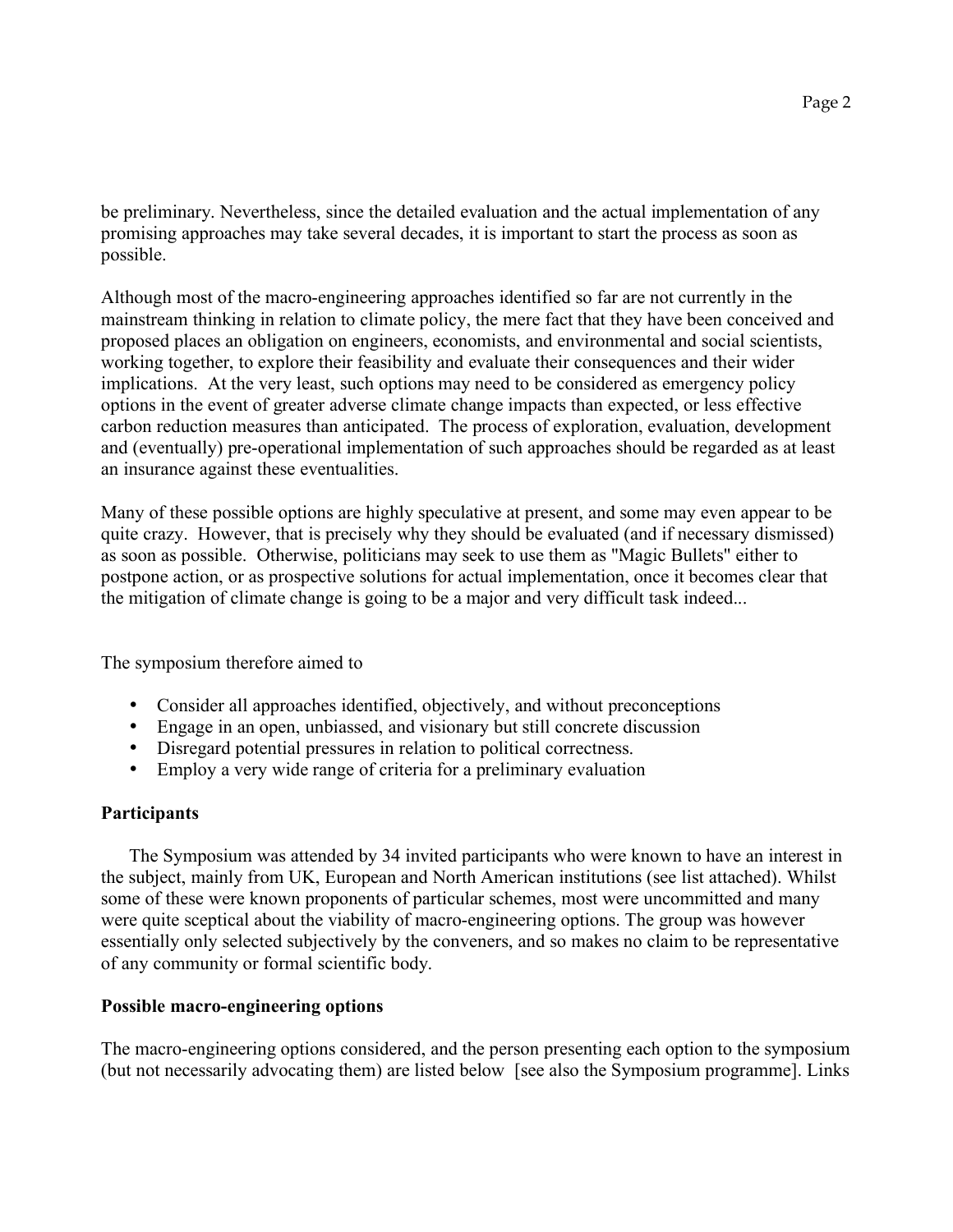to the individual presentations and to additional background papers can be found on the Symposium web-site at www.tyndall.ac.uk/events/past\_events/cmi.shtml.

#### **1. CO2 Sequestration (Capture and Storage)**

| Geological disposal (liquid)     | [Julio Friedmann] |
|----------------------------------|-------------------|
| Geological disposal (solid)      | [Klaus Lackner]   |
| Direct ocean disposal            | [Ken Caldeira]    |
| • Atmospheric scrubbing          | [Klaus Lackner]   |
| Ocean fertilisation              | [Victor Smetacek] |
| Enhancement of land carbon sinks | [Victor Brovkin]  |

#### **2. Insolation Management (albedo modification)**

|           | • Orbiting Deflection Systems     | [Lowell Wood] |
|-----------|-----------------------------------|---------------|
| $\bullet$ | Stratospheric Balloons & Aerosols | [Lowell Wood] |
| $\bullet$ | Low-level Cloud Stimulation       | [John Latham] |

In addition, the symposium also discussed in somewhat less detail some other large-scale mitigation and adaptation options, which do not directly address global climate management, including Land Surface Modification, Ocean-Current Stabilization by River Deviation, Sea-Level Stabilization by Freshwater Retention, and Large-Scale Migration Corridors for Biosphere Adaptation.

#### **Evaluation**

The symposium had intended to attempt a preliminary Delphi-type evaluation of the various possible options, according to a wide range of criteria [Feasibility, Effectiveness, Predictability, Reversibility, Environmental impacts, Ecological tolerability, Safety (potential for disaster), Cost, Social equity, Economic equity, Economic efficiency, & Public attitude], but was unable to complete this in the time available because there was so much energetic and constructive debate on the proposals presented, and it was decided not to curtail this. However, participants did complete a personal option evaluation form and the results of these will be analysed in due course, and should provide a useful basis for further debate.

#### **Preliminary Consensus Summary**

The Symposium was not intended to attempt anything more than a rapid and preliminary overview of the state-of-the-art with respect to macro-engineering options, and no attempt was made to debate or agree formal conclusions or recommendations at the meeting. However, a surprising degree of consensus did emerge, which was broadly supportive of further active and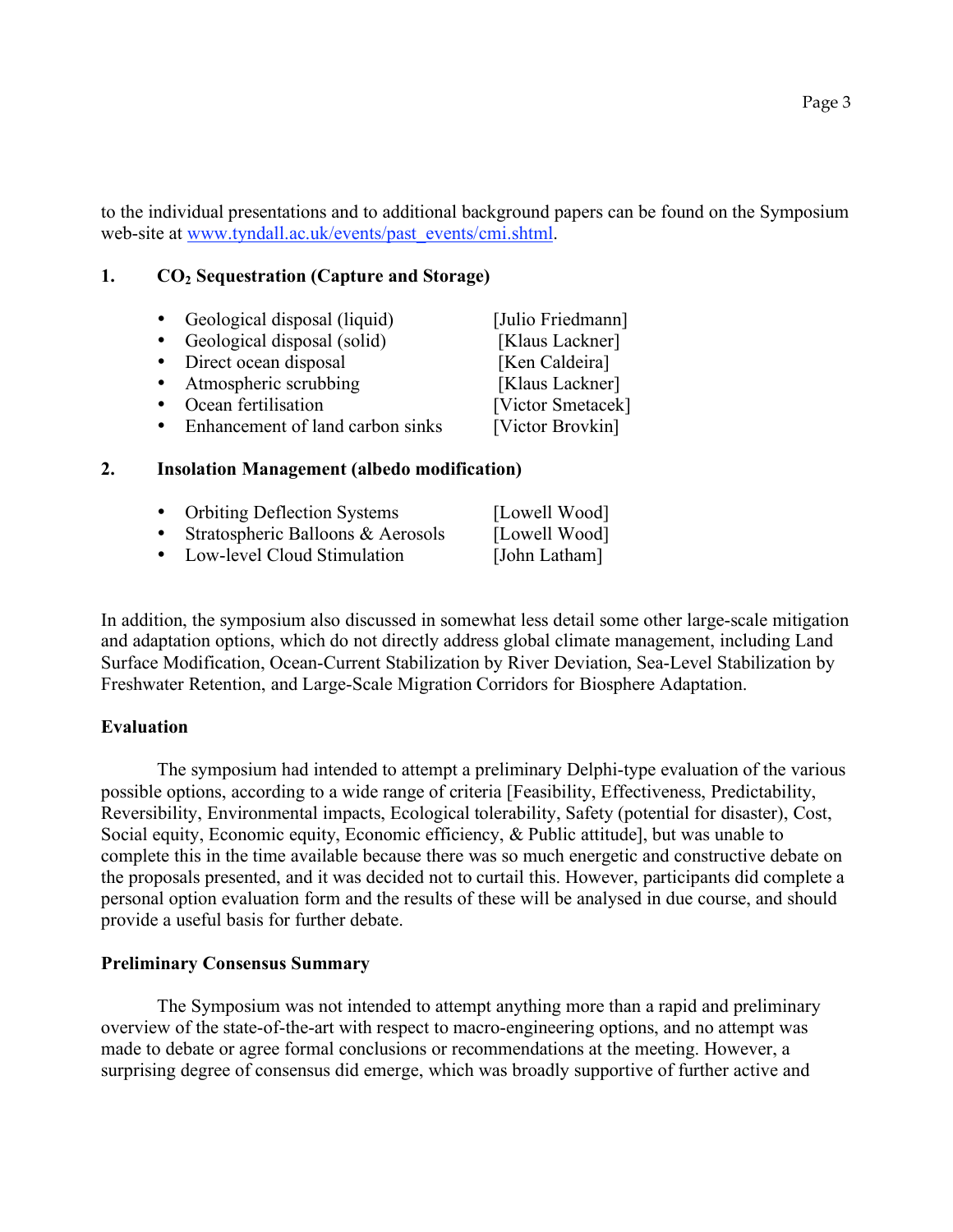systematic research & development of most of the options reviewed, and the following summary of the views of the symposium was subsequently drafted and agreed by e-mail exchanges:

- 1) The potential scale of global  $CO<sub>2</sub>$  emissions reductions likely to be required over the next 100 years is so great that all potentially feasible methods for mitigation need to be considered seriously.
- 2) Conventional methods to ameliorate or reduce per capita energy use, and to reduce the carbon intensity of energy, including energy conservation and the use of renewable and low-carbon sources of energy, will need to be deployed globally, and pervasively, throughout the economy. More extensive use of nuclear power is an option which may be needed as a low-carbon source of electricity.
- 3) It is however likely that in practice the extent and rate of deployment of such conventional approaches will be not be adequate to avoid atmospheric  $CO<sub>2</sub>$  concentrations and the consequent climate change reaching undesirable levels during the next few centuries. Additional large-scale "macro-engineering" approaches to the mitigation and management of climate change may therefore be required.
- 4) Some macro-engineering approaches operate by mitigating  $CO<sub>2</sub>$  emissions, whereas others seek to increase albedo and so reduce incoming UV & visible radiation slightly, to compensate for the consequential changes to the global radiation balance, without affecting  $CO<sub>2</sub>$  levels.
- 5) All of the less conventional macro-engineering approaches discussed at the symposium appear to be feasible in principle, and some may potentially be usable on a sufficient scale in due course, in addition to conventional approaches, to assist in closing the gap between what is needed and what is otherwise achievable.
- 6) By using more than one technique, there may ultimately be some scope for adjusting  $CO<sub>2</sub>$  levels and climate change separately.
- 7) In addition to their contribution to the greenhouse effect, increasing atmospheric  $CO<sub>2</sub>$ concentrations are already causing progressive and significant acidification of the surface waters of the ocean, with detrimental effects for calcifying organisms including corals, in addition to those of increased temperature, and this acidification will continue and eventually extend into the deep ocean. Both warming and acidification are likely to have ecological impacts. Albedo management could address the former but not the latter.
- 8) Change in ocean surface pH will probably also change emissions of other climate-relevant trace gases (DMS, organo-halogens), and may also alter the soft-organism biological carbon pump and so alter oceanic carbon dioxide uptake/release.
- 9) Substantial reductions of present and future  $CO<sub>2</sub>$  emissions, either directly or through  $CO<sub>2</sub>$ capture  $\&$  storage, are therefore likely to be needed to avoid excessive acidification, even if it eventually becomes possible to manage climate change by adjustments to albedo.
- 10) These adverse marine effects must however be set against the associated possible benefits of probable increased biological productivity on land. Ultimately it may even be possible to decide on, and seek to attain, a desirable compromise target  $CO<sub>2</sub>$  level, since there is no reason to suppose that the current level (or even the pre-industrial level) should necessarily be regarded as the target.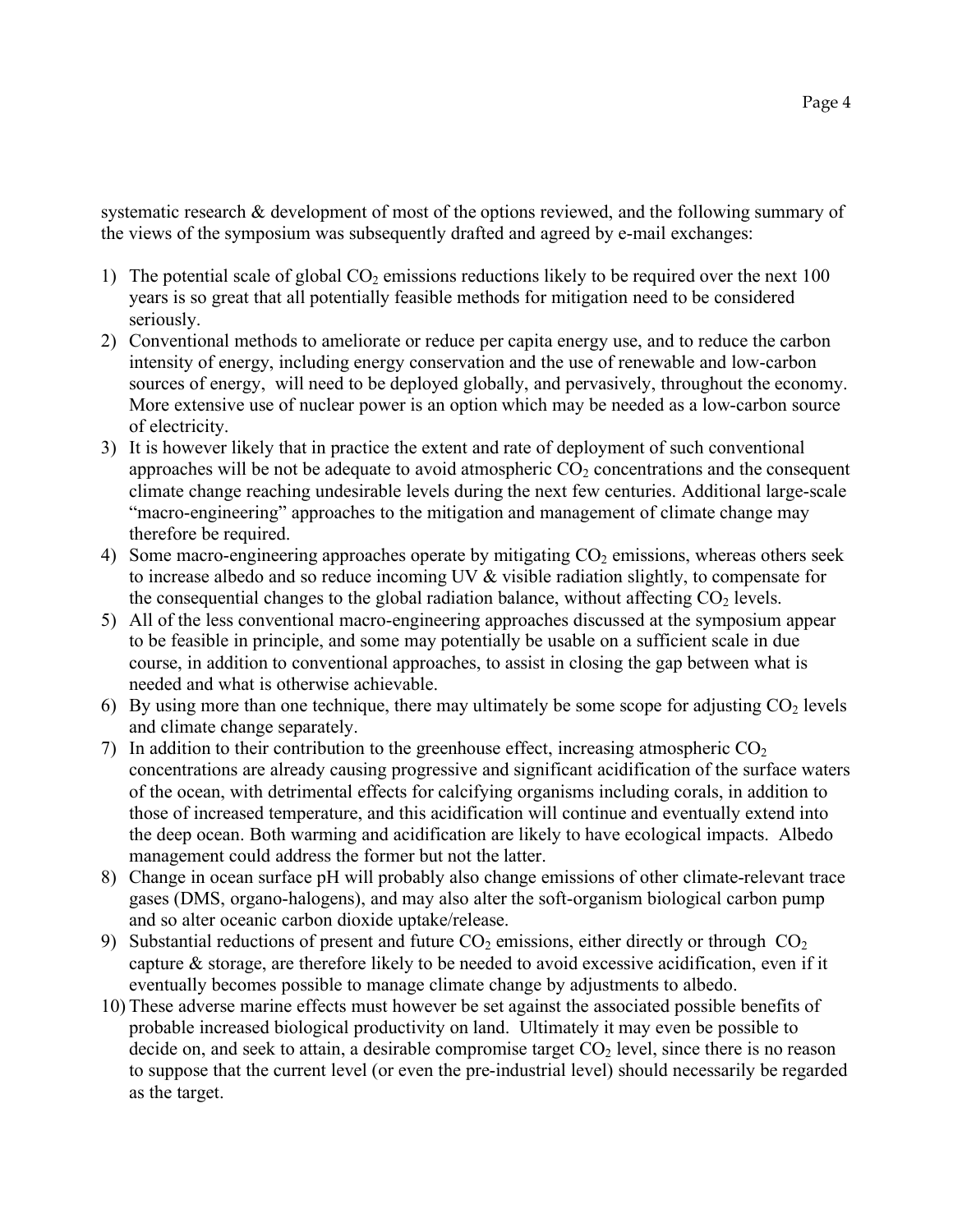11) Different macro-engineering approaches have different features, for example

- a) Albedo adjustment techniques affect climate but do not directly affect atmospheric  $CO<sub>2</sub>$ concentrations.
- b)  $CO<sub>2</sub>$  capture  $\&$  storage methods are well adapted for implementation at large fixed installations, but not for diffuse sources (e.g. transportation), although they can be used (e.g. in conjunction with coal gasification  $\&$  liquefaction) to generate low carbon fuels including hydrogen for transportation applications.
- c)  $CO<sub>2</sub>$  capture from ambient air ( $\&$  subsequent storage) does have the potential to address the problem of emissions from diffuse sources, and can potentially be implemented in any location. . However, it must still be paired with some actual method for sequestration (e.g., geologic, mineral, dissolved limestone etc).
- 12) It is therefore conceivable that a *portfolio* of different conventional and macro-engineering methods could be constructed, in order to address different aspects of the anthropogenic perturbation to the Earth System due to fossil fuel use. This could be extremely important, given the magnitude of the problem and the uncertainties involved, and in financial terms this could create alternative and potentially valuable options that can be exercised later. Within any such portfolio, least regret options should be considered first.
- 13) The risk of enduring doubled (or higher)  $CO<sub>2</sub>$  concentrations, together with a small reduction in insolation, is potentially less than the risk of doing so without such a reduction in insolation. Further research to quantify the risks in this trade-off is required.
- 14) It will be necessary to undertake extensive further research, development and political, ethical and socio-economic analysis of all the unconventional options considered, including especially albedo modification, and any conceivable environmental impacts of them, before they could be considered seriously for large-scale implementation. Such studies, involving discussions with representatives of all groups impacted, should be encouraged and funded at realistic levels.
- 15) Any deliberate attempts to modify the environment should however be subject to the modern (medical) ethical principle "First, do no harm". All of the options considered will require largescale tests with extensive ("broadband") monitoring, in order acquire a better understanding of the likely near- and far-field effects. Basic research should be combined with large scale pilot experiments to maximize the learning outcomes from any specific endeavour.
- 16) In the short-term we should therefore establish, for each of the options to be considered further, not only the necessary R&D programmes, but also inter-disciplinary working groups to study very carefully all the possible ramifications of the proposals (including that of any pilot experiments) on a regional and global scale.
- 17) The macro-engineering options need sufficient R&D support in order that we may have the option of implementing them in the future, if necessary, and if they prove to be feasible and acceptable. However, it is essential that the existence of research into such potential future options is not used as a reason for delaying the implementation of known existing options, or for avoiding the tough decisions that need to be made now to get us on a path to stabilisation.